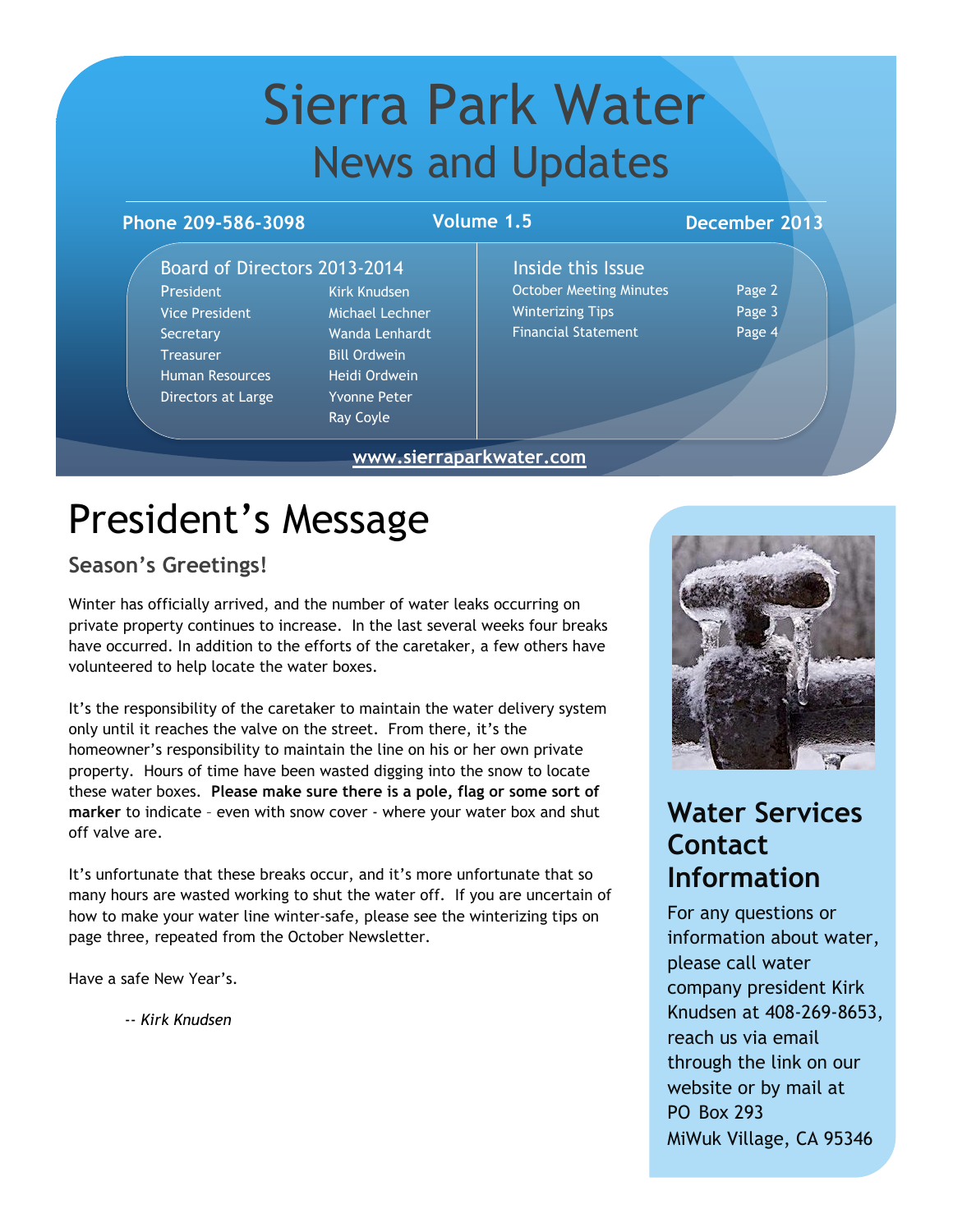

## Sierra Park Water Company Board of Directors Meeting Minutes for December 14, 2013

The meeting was called to order at 8:34 by President Knudsen.

**BOARD MEMBERS PRESENT:** Kirk Knudsen, Bill Ordwein, Heidi Ordwein, Yvonne Peter, Michael Lechner, and Wanda Lenhardt. Ray Coyle was not present.

#### **SHAREHOLDERS PRESENT:** None

#### Others Present: None

**MINUTES OF BOARD MEETING OF November 9, 2013:** Bill Ordwein made a motion to approve the minutes from the October 12, 2013 Board of Directors meeting. Michael Lechner seconded the motion which was then unanimously carried.

### **CORRESPONDENCE**

**Email:** 

- One address check from a Realtor.
- One email to Kirk regarding a bill.
- One from a new property owner inquiring how to join the corporation.
- One request to be added to the United States Postal Service Mailing List.
- Information was receiving regarding the foreclosure of a property that is in the process of being sold.

**WATER EMPLOYEE REPORT:** Heidi Ordwein - Yvonne Peter had met with the Fire Department representatives who have asked that all hydrants and stand pipes have identifying poles so that they may be seen/found in the snow. At this time Yvonne has gotten 50 poles and has ordered another 90. Mark Higgins is to place and mark the poles when some of the snow gets clear and the pipes can be found.

#### **DIRECTOR REPORTS:**

President – Kirk Knudsen spoke with the California Department of Public Health on Tuesday and everything is in order. Our water permit has been extended to March 14, 2013. We continue to wait on the CPUC. A meeting is schedules for Wednesday, December 18, 2013 at 2:00.

Vice President – Michael Lechner - Nothing to report.

Treasurer – Bill Ordwein –Current account balance as of November 30, 2013 is approximately \$132,485. The bills for the past month were reviewed and total approximately by \$5,907. Michael Lechner made the motion to pay the bills. Yvonne Peter seconded the motion which was then unanimously approved. There are 46 homeowner bills that are outstanding and have not been paid.

Secretary – Wanda Lenhardt – There have been no new stock sales.

Human Resources – Heidi Ordwein - Continuing to meet with Mark Higgins regarding his "To Do" list. During the winter months, most of the work is either on keeping the roads clear or on other winter projects.

Director of Capital Improvement – Bill Ordwein

**OLD BUSINESS :**

**Communications:**

Next newsletter is slated for the week of 11/25.  $\bullet$ 

### **NEW BUSINESS:**

Next meeting will be held 1/11/2014

**Closure –** Move to Executive Session to discuss Personnel Matters at 9:06.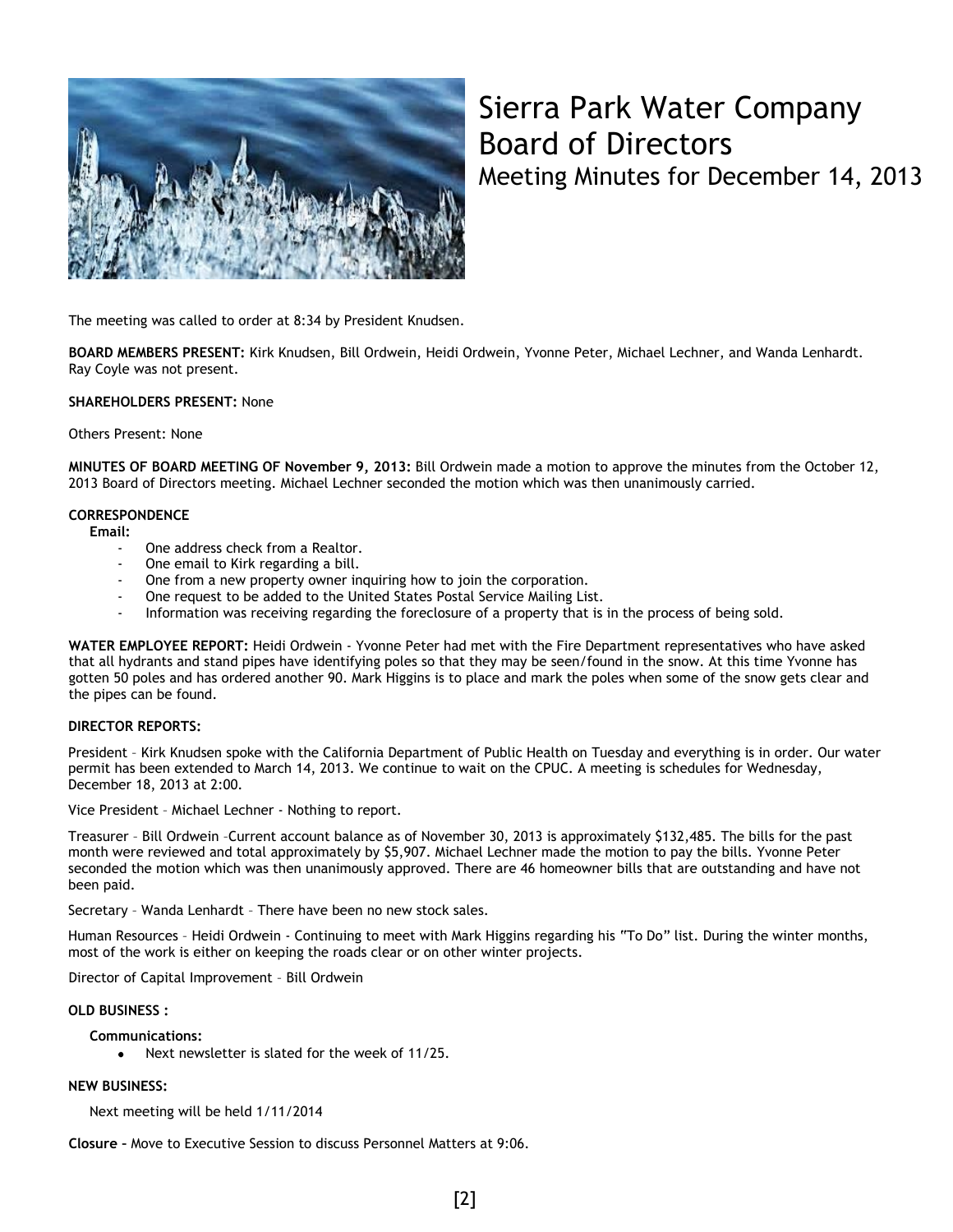Executive session ended at 9:46 a.m.

There was nothing to report from executive session.

The meeting adjourned at 9:47.

### **Is your house ready for winter?**

Here are 7 helpful tips to get you started:

- 1. Clean out gutters this is the best way of saving both them and your roof.
- 2. Block air leaks winterize your house by checking all windows, doors and outlets for cold air drafts.
- 3. Insulate your property check pipes in your basement or crawl space and outside area to make sure that they are insulated.
- 4. Check your heating source have you properly serviced your heating units?
- 5. Chimney maintenance has your chimney been swept in the last couple of years?
- 6. Reverse your fans if you use ceiling fans in summer to circulate air, reverse them so they push the warm air down.
- 7. As winter approaches, please take precautions for winterizing your property, and **turn off your water supply while the house is vacant**. Leaving on a dripping hose is a waste of water. Turning off the water at your main or at the entrance to your property is the responsible way to prevent cracked pipes.